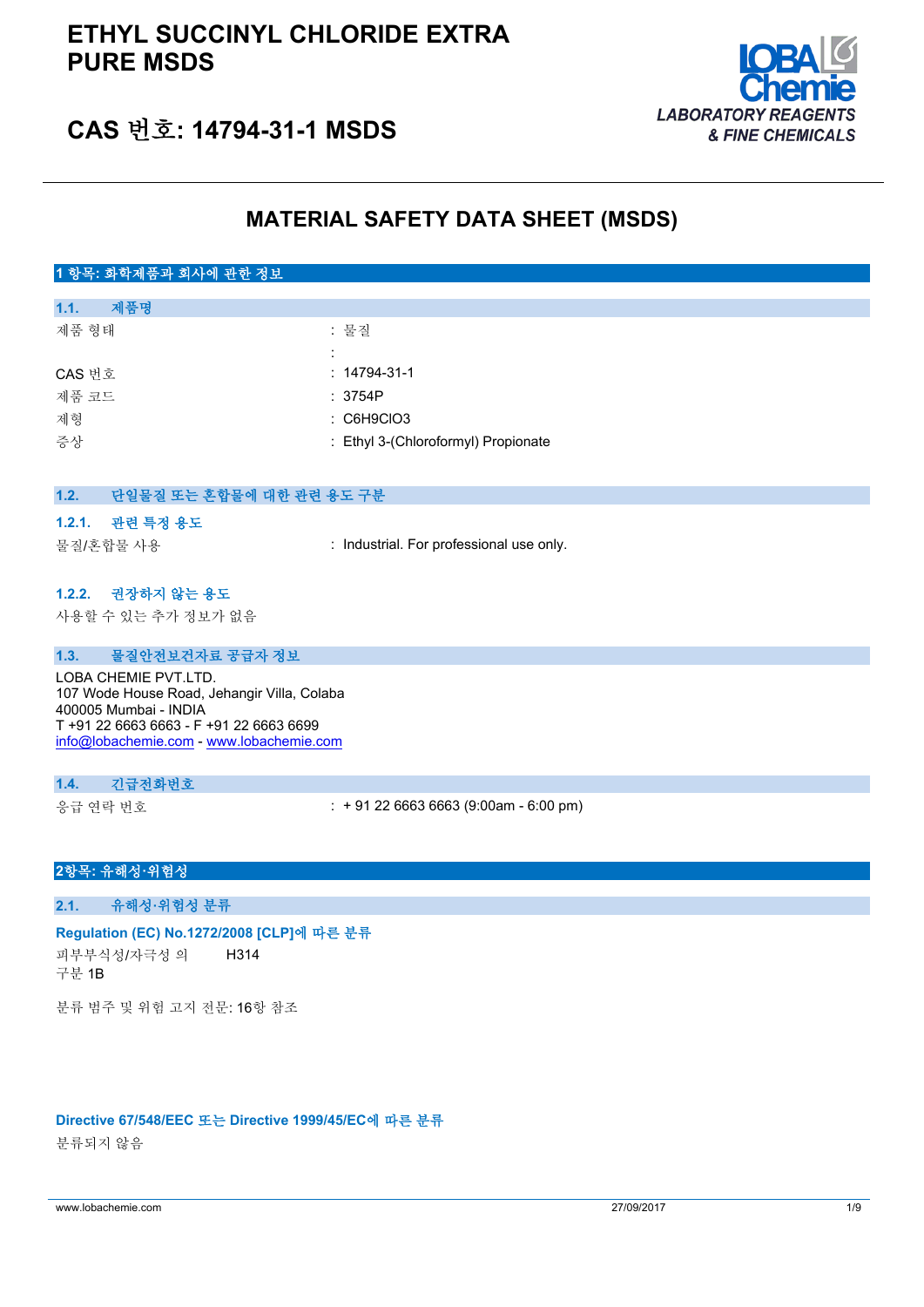물질안전보건자료

### **물리화학적, 인체 건강 및 환경상의악영향**

사용할 수 있는 추가 정보가 없음



### **2.3. 기타 정보**

사용할 수 있는 추가 정보가 없음

# **3항목: 구성성분의 명칭 및 함유량**

## **3.1. 단일물질**

| , 명치                                        | , 제품미                           | $\%$ |
|---------------------------------------------|---------------------------------|------|
| . SUCCINYL CHLORIDE EXTRA PURE<br><b>CT</b> | (CAS<br>14794-31-1<br><u>یک</u> | 100  |

R- 및 H- 문구에 대한 전문: 16항 참조

#### **3.2. 혼합물**

해당없음

| 4항목: 응급조치요령     |                                                                                                                                           |
|-----------------|-------------------------------------------------------------------------------------------------------------------------------------------|
|                 |                                                                                                                                           |
| 4.1.<br>응급조치 요령 |                                                                                                                                           |
| 흡입 후 응급 조치      | : Remove person to fresh air and keep comfortable for breathing. Give oxygen or<br>artificial respiration if necessary. 의학적인 조치·조언을 구하시오. |
| 피부 접촉 후 응급 조치   | : Take off contaminated clothing. 다량의 비누와 물로 씻으시오. 의학적인 조치·조언을<br>구하시오.                                                                   |
| 안구 접촉 후 응급 조치   | : 몇 분간 물로 조심해서 씻으시오. 가능하면 콘택트렌즈를 제거하시오. 계속 씻으시오.<br>즉시 의학적인 조치·조언을 구하시오.                                                                  |
| 섭취 후 응급 조치      | : Rinse mouth out with water. 의학적인 조치·조언을 구하시오. 토하게 하지 마시오.                                                                               |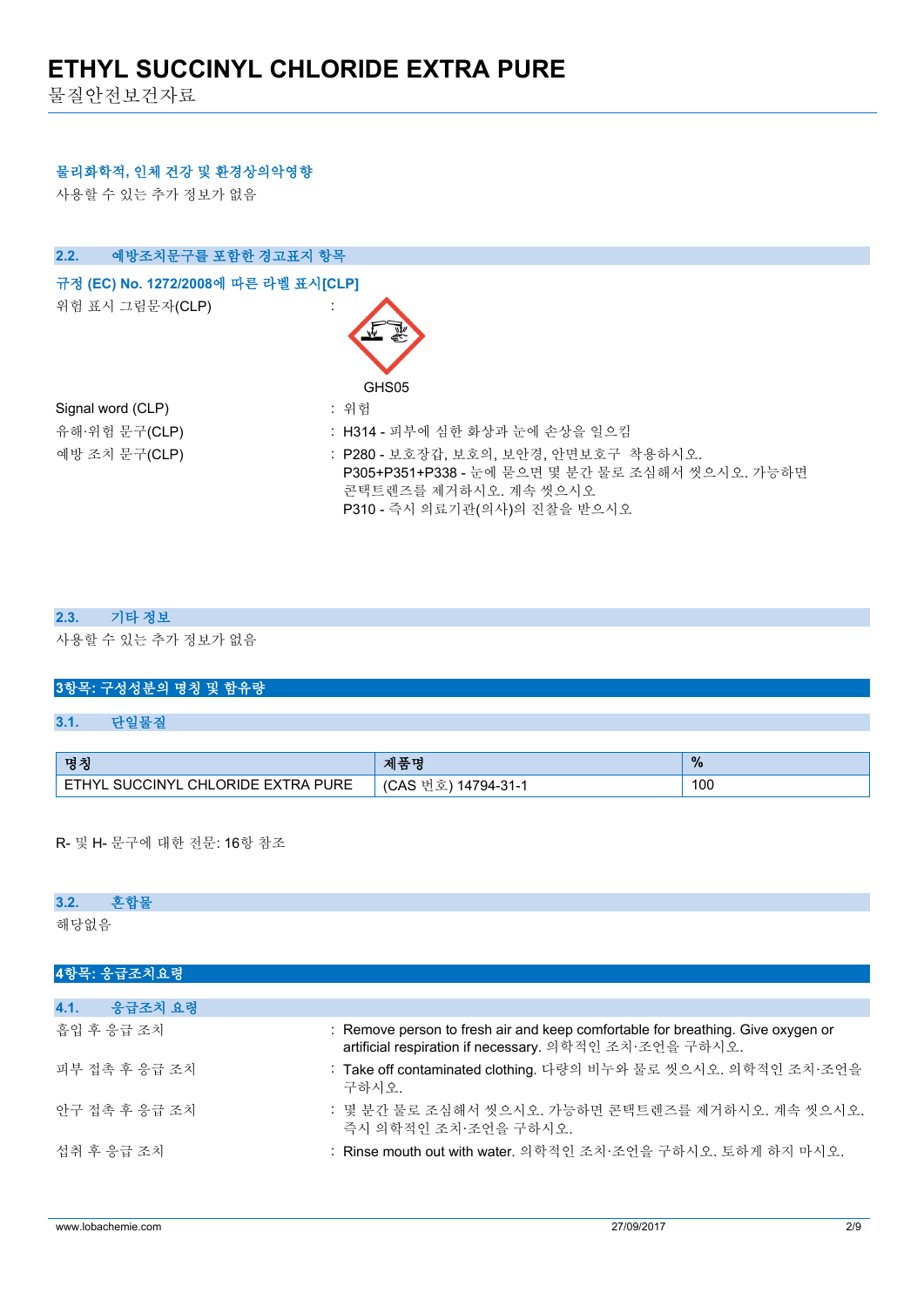물질안전보건자료

| 변이원성<br>4.2.                                           |                                                                                                                                         |
|--------------------------------------------------------|-----------------------------------------------------------------------------------------------------------------------------------------|
| 피부 접촉 후 증상/부상                                          | : Causes severe burns.                                                                                                                  |
| 안구 접촉 후 증상/부상                                          | : 눈에 심한 손상을 일으킴.                                                                                                                        |
|                                                        |                                                                                                                                         |
| 즉각적인 치료 및 특수 치료 필요 여부 표시<br>4.3.<br>사용할 수 있는 추가 정보가 없음 |                                                                                                                                         |
| 5항목: 폭발·화재시 대처방법                                       |                                                                                                                                         |
|                                                        |                                                                                                                                         |
| 적절한 소화제<br>5.1.                                        |                                                                                                                                         |
| 적절한 소화제                                                | : Water spray. Foam. Dry powder. Carbon dioxide.                                                                                        |
| 부적절한 소화재                                               | : Do not use a heavy water stream.                                                                                                      |
| 화학물질로부터 생기는 특정 유해성<br>5.2.                             |                                                                                                                                         |
| 사용할 수 있는 추가 정보가 없음                                     |                                                                                                                                         |
|                                                        |                                                                                                                                         |
| 소방대원을 위한 조언<br>5.3.<br>화재 진압 중 보호                      | : Do not enter fire area without proper protective equipment, including respiratory                                                     |
|                                                        | protection.                                                                                                                             |
| 6항목: 누출사고시 대처방법                                        |                                                                                                                                         |
|                                                        |                                                                                                                                         |
| 인체를 보호하기 위해 필요한 조치사항 및 보호구<br>6.1.                     |                                                                                                                                         |
| 6.1.1.<br>비응급 요원용                                      |                                                                                                                                         |
| 응급 조치                                                  | : Evacuate unnecessary personnel.                                                                                                       |
| 6.1.2. 응급 구조대용                                         |                                                                                                                                         |
| 보호 장비                                                  | : 적절한 개인 보호구를 착용하시오.                                                                                                                    |
| 응급 조치                                                  | : Ventilate area.                                                                                                                       |
| 환경을 보호하기 위해 필요한 조치사항<br>6.2.                           |                                                                                                                                         |
| 환경으로 배출하지 마시오.                                         |                                                                                                                                         |
|                                                        |                                                                                                                                         |
| 정화 또는 제거 방법<br>6.3.<br>세척 방법                           | : 누출물을 모으시오. On land, sweep or shovel into suitable containers. Soak up spills                                                          |
|                                                        | with inert solids, such as clay or diatomaceous earth as soon as possible.                                                              |
|                                                        |                                                                                                                                         |
| 기타 항목 참조<br>6.4.                                       |                                                                                                                                         |
| 사용할 수 있는 추가 정보가 없음                                     |                                                                                                                                         |
| 7항목: 취급 및 저장방법                                         |                                                                                                                                         |
| 안전취급요령<br>7.1.                                         |                                                                                                                                         |
| 안전취급요령                                                 | : Avoid contact with skin and eyes. Do not breathe vapours. Provide good ventilation<br>in process area to prevent formation of vapour. |
| 위생 조치                                                  | : Wash hands and other exposed areas with mild soap and water before eating,                                                            |
|                                                        | drinking or smoking and when leaving work.                                                                                              |
| 피해야할 조건을 포함한 안전한 저장 방법<br>7.2.                         |                                                                                                                                         |
| 보관 조건                                                  | : 용기를 단단히 밀폐하시오. 환기가 잘 되는 곳에 보관하고 저온으로 유지하시오.                                                                                           |
|                                                        |                                                                                                                                         |
| 특정 최종 사용<br>7.3.                                       |                                                                                                                                         |
| 사용할 수 있는 추가 정보가 없음                                     |                                                                                                                                         |
|                                                        |                                                                                                                                         |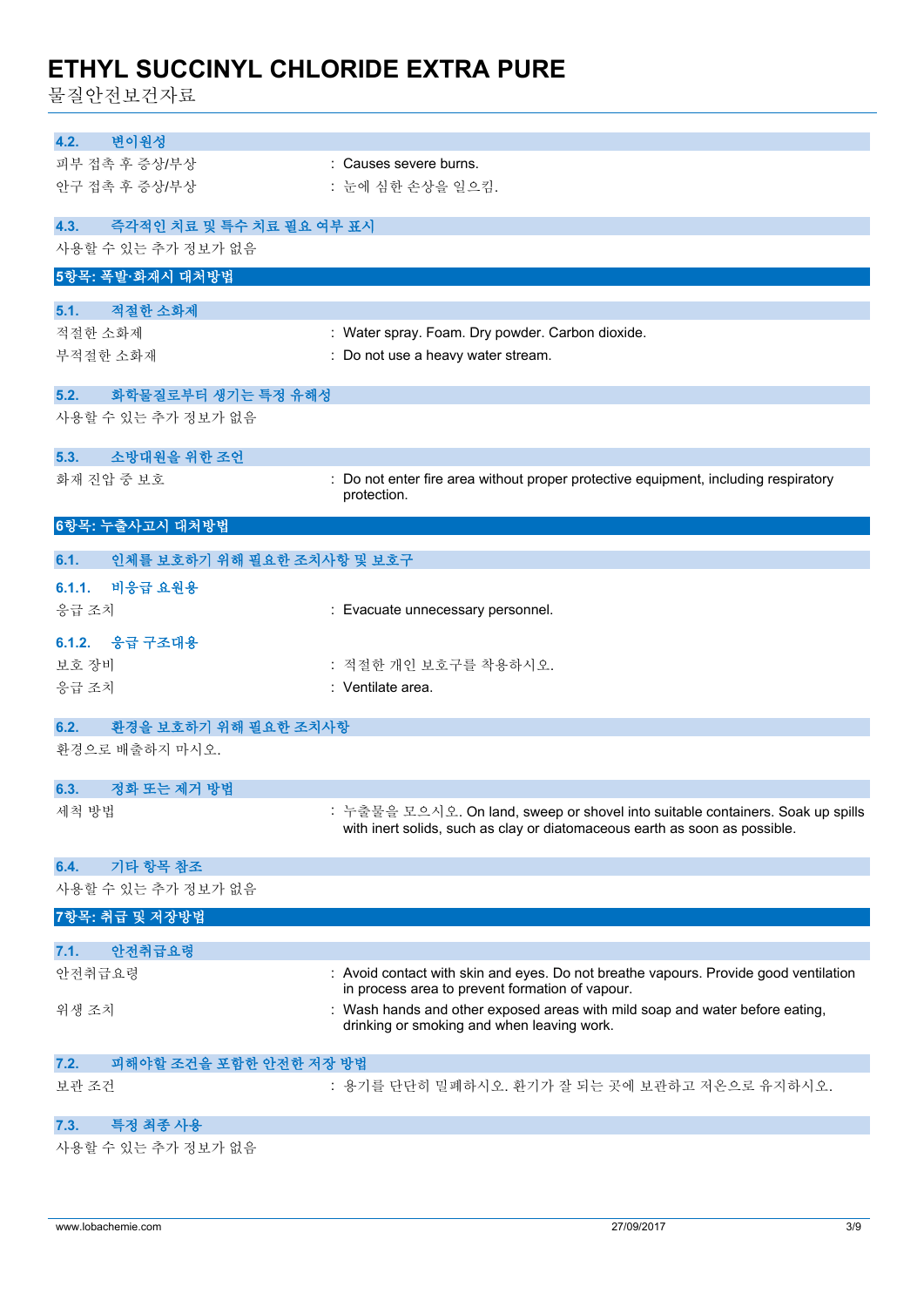물질안전보건자료

# **8항목: 노출방지 및 개인보호구**

# **8.1. 제어 매개 변수**

사용할 수 있는 추가 정보가 없음

| 노출방지<br>8.2.                 |                                      |
|------------------------------|--------------------------------------|
| 손보호                          | : Protective gloves                  |
| 눈보호                          | : Chemical goggles or safety glasses |
| 신체 보호                        | : 적절한 보호복을 착용하시오                     |
| 호흡기 보호                       | : 호흡 보호구를 착용하시오                      |
| 9항목: 물리화학적 특성                |                                      |
| 기본적인 물리화학적 특성에 대한 정보<br>9.1. |                                      |
| 물리적 상태                       | : 액체                                 |
| 색상                           | : Clear colorless to yellow.         |
| 냄새                           | : 자료없음                               |
| 냄새 역치                        | : 자료없음                               |
| pH                           | : 자료없음                               |
| 상대 증발 속도(부틸아세테이트=1)          | : 자료없음                               |
| 융해점                          | : 자료없음                               |
| 빙점                           | : 자료없음                               |
| 초기 끓는점과 끓는점 범위               | : 자료없음                               |
| 인화점                          | : 자료없음                               |
| 자연발화온도                       | : 자료없음                               |
| 분해온도                         | : 자료없음                               |
| 인화성(고체, 기체)                  | : 자료없음                               |
| 증기압                          | : 자료없음                               |
| 20°C에서의 상대 증기 밀도             | : 자료없음                               |
| 상대 밀도                        | : 자료없음                               |
| 용해도                          | : 자료없음                               |
| n-옥탄올/물분배계수                  | : 자료없음                               |
| 점도, 운동학적                     | : 자료없음                               |
| 점도, 역학적                      | : 자료없음                               |
|                              |                                      |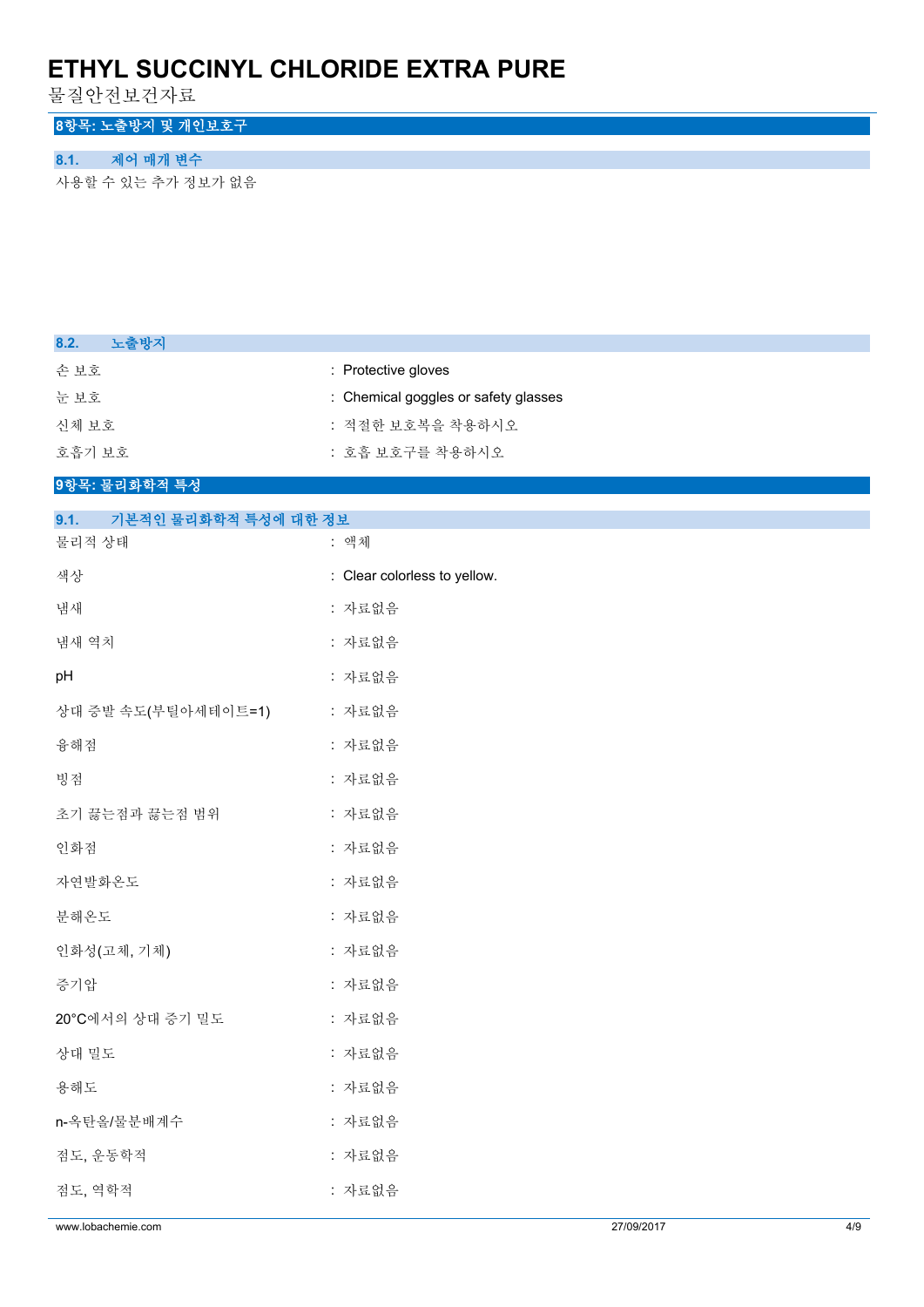물질안전보건자료

| 폭발성                | : 자료없음 |
|--------------------|--------|
| 산화성                | : 자료없음 |
| 인화 또는 폭발 범위의 상한/하한 | : 자료없음 |
|                    |        |
| 9.2.<br>그 밖의 참고사항  |        |
| 사용할 수 있는 추가 정보가 없음 |        |

### **10항목: 안정성 및 반응성**

### **10.1. 반응성**

사용할 수 있는 추가 정보가 없음

#### **10.2. 화학적 안정성**

사용할 수 있는 추가 정보가 없음

### **10.3. 유해 반응의 가능성**

사용할 수 있는 추가 정보가 없음

### **10.4. 피해야 할 조건**

직사광선. Extremely high or low temperatures.

### **10.5. 피해야 할 물질**

사용할 수 있는 추가 정보가 없음

## **10.6. 분해시 생성되는 유해물질**

사용할 수 있는 추가 정보가 없음

# **11항목: 독성에 관한 정보 11.1. 독성에 대한 정보** 급성 독성 : 분류되지 않음 피부 부식성 / 자극성 : 기부에 심한 화상과 눈에 손상을 일으킴. 심한 눈손상 또는 자극성 : 심각한 안구 손상, 범주 1, 암묵적 호흡기 또는 피부 과민성 : 분류되지 않음 생식세포 돌연변이 유발성 : 분류되지 않음 발암성 : 분류되지 않음 생식독성 : 부류되지 않음 특정 표적장기 독성 (1회노출) : 분류되지 않음

특정 표적장기 독성 (반복노출) : 분류되지 않음

흡인유해성 : 분류되지 않음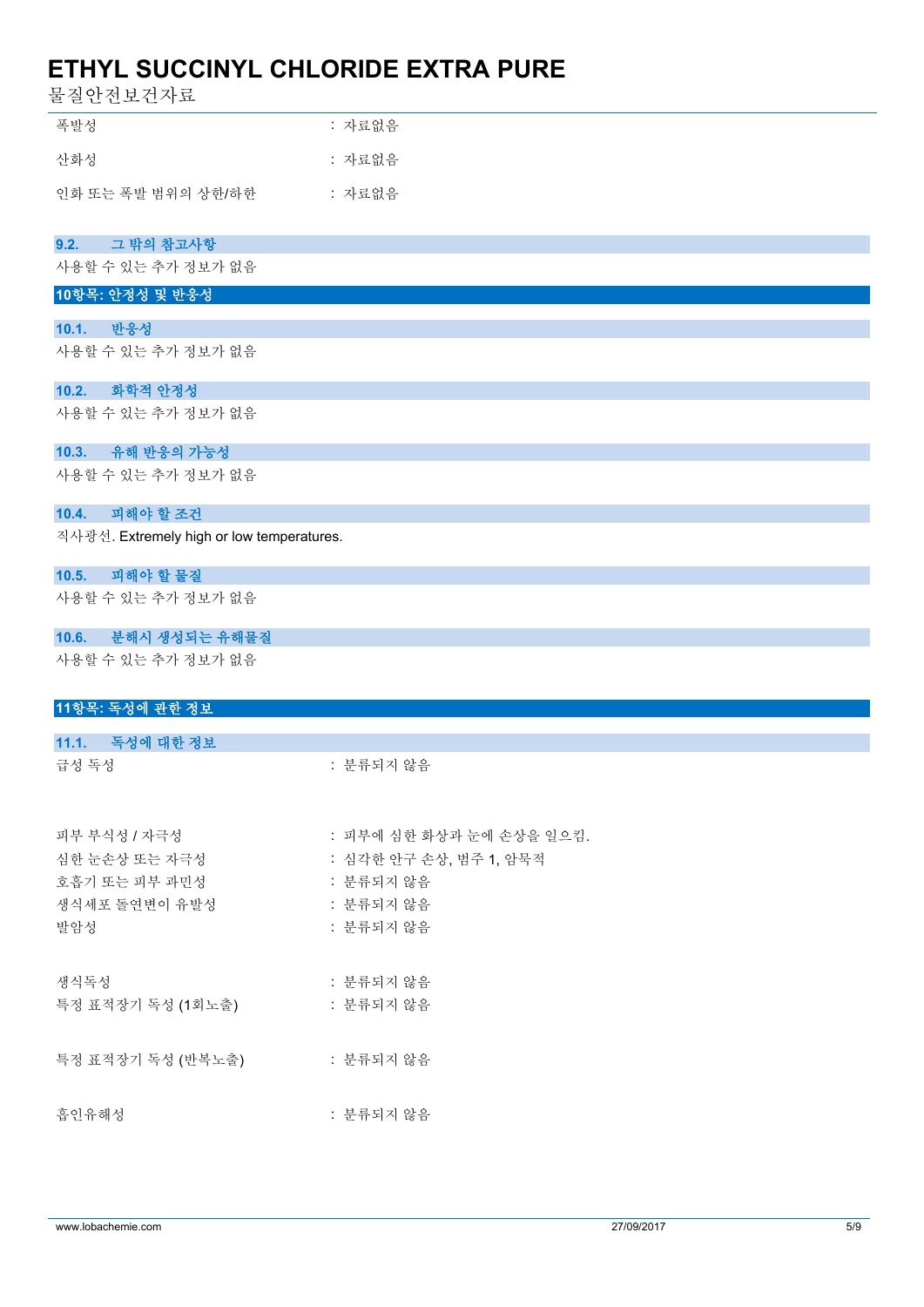물질안전보건자료

# **12항목: 환경에 미치는 영향**

### **12.1. 독성**

사용할 수 있는 추가 정보가 없음

## **12.2. 잔류성 및 분해성**

사용할 수 있는 추가 정보가 없음

## **12.3. 생물농축성**

사용할 수 있는 추가 정보가 없음

## **12.4. 토양이동성**

사용할 수 있는 추가 정보가 없음

## **12.5. PBT 및 vPvB 평가 결과**

사용할 수 있는 추가 정보가 없음

## **12.6. 기타 유해 영향**

사용할 수 있는 추가 정보가 없음

# **13항목: 폐기시 주의사항**

**13.1. 폐기물 처리법**

사용할 수 있는 추가 정보가 없음

# **14항목: 운송에 필요한 정보**

ADR / RID / IMDG / IATA / ADN 에 따름

| 유엔번호(UN No.)<br>14.1.                |                                                                   |
|--------------------------------------|-------------------------------------------------------------------|
| UN-번호(ADR)                           | : 3265                                                            |
| UN-번호 (IMDG)                         | :3265                                                             |
| UN-번호(IATA)                          | :3265                                                             |
| UN-번호(ADN)                           | : Not regulated                                                   |
| UN-번호(RID)                           | : Not regulated                                                   |
|                                      |                                                                   |
| 적정선적명<br>14.2.                       |                                                                   |
| 고유 운송 명칭(ADR)                        | : CORROSIVE LIQUID, ACIDIC, ORGANIC, N.O.S.                       |
| Proper Shipping Name (IMDG)          | : CORROSIVE LIQUID, ACIDIC, ORGANIC, N.O.S.                       |
| 고유 운송 명칭(IATA)                       | : CORROSIVE LIQUID, ACIDIC, ORGANIC, N.O.S.                       |
| 고유 운송 명칭(ADN)                        | $:$ Not regulated                                                 |
| 고유 운송 명칭(RID)                        | $:$ Not regulated                                                 |
| Transport document description (ADR) | : UN 3265 CORROSIVE LIQUID, ACIDIC, ORGANIC, N.O.S., 8, II, $(E)$ |
| 운송 문서 기술 (IMDG)                      | : UN 3265 CORROSIVE LIQUID, ACIDIC, ORGANIC, N.O.S., 8, II        |
| 운송 문서 기술 (IATA)                      | : UN 3265 CORROSIVE LIQUID, ACIDIC, ORGANIC, N.O.S., 8, II        |
|                                      |                                                                   |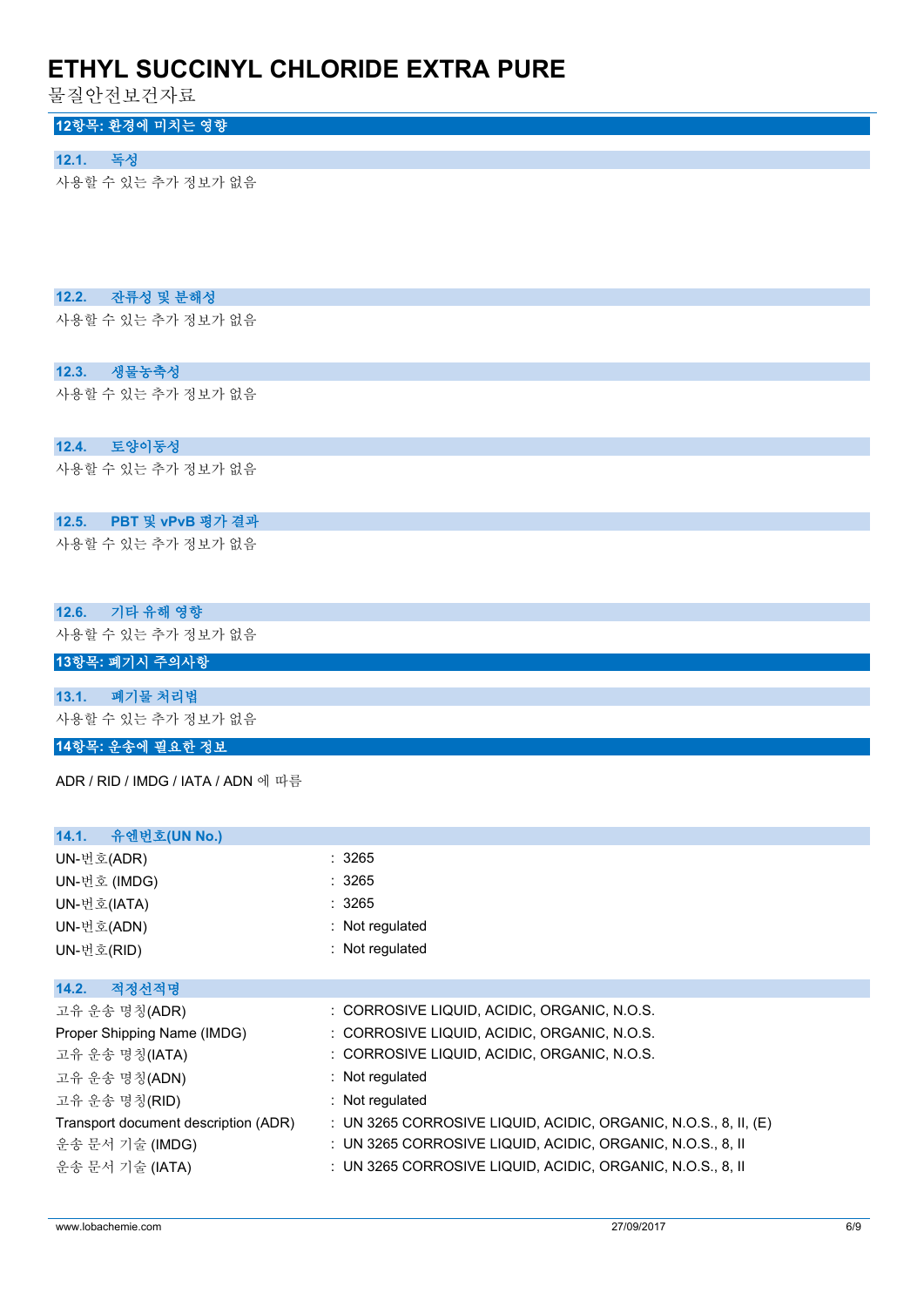물질안전보건자료

| 14.3.<br>운송에서의 위험성 등급    |                 |            |     |
|--------------------------|-----------------|------------|-----|
| <b>ADR</b>               |                 |            |     |
| 운송 위험 분류 (ADR)           | : 8             |            |     |
| Danger labels (ADR)      | : 8             |            |     |
|                          |                 |            |     |
|                          |                 |            |     |
|                          |                 |            |     |
|                          |                 |            |     |
|                          |                 |            |     |
| <b>IMDG</b>              |                 |            |     |
| 운송 위험 분류 (IMDG)          | : 8             |            |     |
| Danger labels (IMDG)     | : 8             |            |     |
|                          |                 |            |     |
|                          |                 |            |     |
|                          |                 |            |     |
|                          |                 |            |     |
|                          |                 |            |     |
| <b>IATA</b>              |                 |            |     |
| 운송 위험 분류 (IATA)          | : 8             |            |     |
| 위험 표지 라벨(IATA)           | : 8             |            |     |
|                          |                 |            |     |
|                          |                 |            |     |
|                          |                 |            |     |
|                          |                 |            |     |
|                          |                 |            |     |
| <b>ADN</b>               |                 |            |     |
| 운송 위험 분류 (ADN)           | : Not regulated |            |     |
|                          |                 |            |     |
| <b>RID</b>               |                 |            |     |
| 운송 위험 분류 (RID)           | : Not regulated |            |     |
| 14.4.<br>용기등급            |                 |            |     |
| 포장 등급(ADR)               | $\lesssim 11$   |            |     |
| 포장 등급(IMDG)              | $\lesssim 11$   |            |     |
| 포장 그룹(IATA)              | $\lesssim 11$   |            |     |
| 포장 그룹(ADN)               | : Not regulated |            |     |
| 포장 등급(RID)               | : Not regulated |            |     |
|                          |                 |            |     |
| 14.5.<br>환경 유해성          |                 |            |     |
| 환경에 위험                   | : No            |            |     |
| 해양오염물질                   | : No            |            |     |
| 그 밖의 참고사항                | : 가용 추가 정보 없음   |            |     |
|                          |                 |            |     |
| 14.6.<br>사용자를 위한 특별 주의사항 |                 |            |     |
| - 내륙 수송                  |                 |            |     |
| 분류 코드(UN)                | : C3            |            |     |
|                          |                 |            |     |
| www.lobachemie.com       |                 | 27/09/2017 | 7/9 |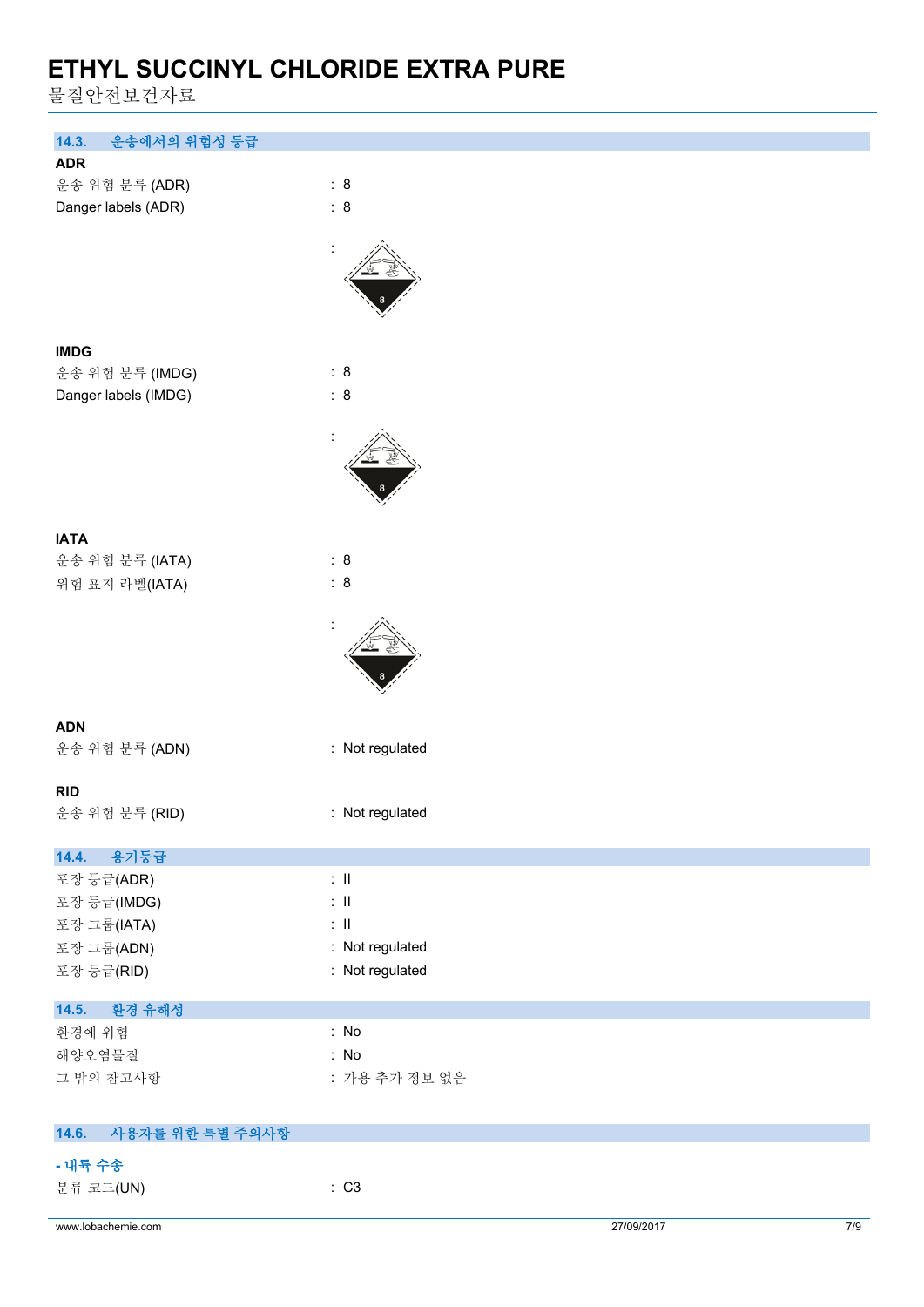물질안전보건자료

| 특수 공급(ADR)                                                   | : 274         |
|--------------------------------------------------------------|---------------|
| 일정량(ADR)                                                     | : 1L          |
| 극소량(ADR)                                                     | E2            |
| Packing instructions (ADR)                                   | : P001, IBC02 |
| Mixed packing provisions (ADR)                               | : MP15        |
| Portable tank and bulk container<br>instructions (ADR)       | $:$ T11       |
| Portable tank and bulk container special<br>provisions (ADR) | : TP2, TP27   |
| Tank code (ADR)                                              | $: 14$ BN     |
| 탱크 수송용 차량                                                    | : AT          |
| 운송 범주(ADR)                                                   | $\cdot$ 2     |
| 위험 식별 번호(Kemler 번호)                                          | : 80          |
| 오렌지 플레이트                                                     | 80            |
|                                                              | 3265          |
| 터널 제한 코드 (ADR)                                               | : F           |
| EAC 코드                                                       | : 2X          |
| APP 코드                                                       | : B           |

### **- 해상 운송**

| Special provision (IMDG)        | : 274              |
|---------------------------------|--------------------|
| Limited quantities (IMDG)       | : 1 L              |
| 극소량(IMDG)                       | E2                 |
| Packing instructions (IMDG)     | : P001             |
| IBC packing instructions (IMDG) | $\therefore$ IBC02 |
| Tank instructions (IMDG)        | $:$ T11            |
| Tank special provisions (IMDG)  | $:$ TP2, TP27      |
| EmS-No. (Fire)                  | $: F-A$            |
| EmS-No. (Spillage)              | $: S-B$            |
| Stowage category (IMDG)         | : B                |
| Stowage and handling (IMDG)     | $:$ SW2            |

## **- 항공 운송**

| E2     |
|--------|
| : Y840 |
| : 0.5L |
| : 851  |
| : 1L   |
| : 855  |
| : 30L  |
| : A3   |
| : 8L   |
|        |

# **- 국내 수로 운송**

Not regulated

## **- 철도 수송**

Not regulated

## **14.7. MARPOL 73/78 별첨 II 및 IBC 코드에 따른 대량 운송**

해당없음